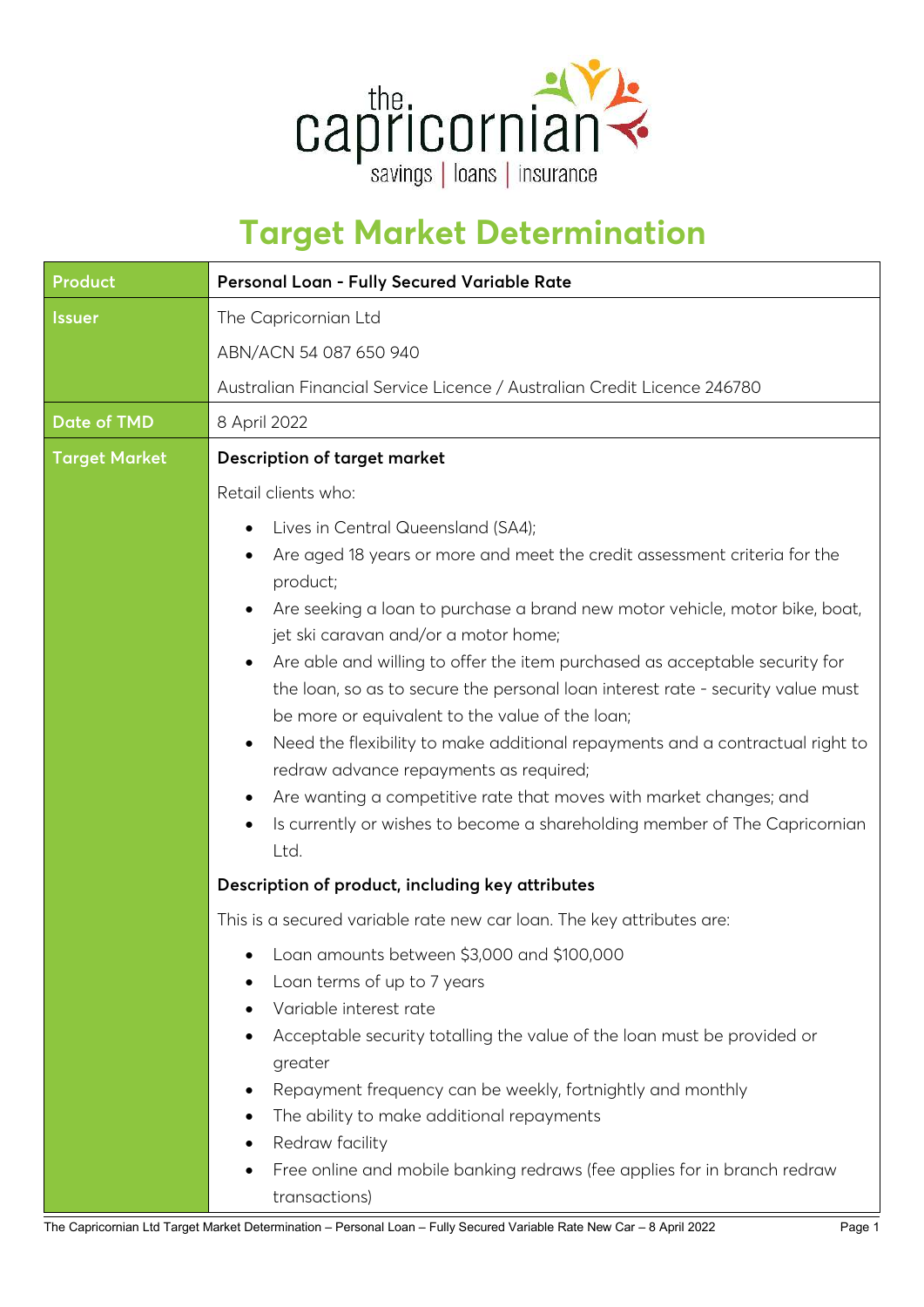|                        | No penalty for extra payments or early payouts<br>$\bullet$                                     |  |  |  |  |  |
|------------------------|-------------------------------------------------------------------------------------------------|--|--|--|--|--|
|                        | No monthly loan fees (establishment fee applicable)                                             |  |  |  |  |  |
|                        | Internet Banking access<br>٠                                                                    |  |  |  |  |  |
|                        | <b>Banking App access</b><br>٠                                                                  |  |  |  |  |  |
|                        | Telephone Banking access<br>٠                                                                   |  |  |  |  |  |
|                        | Direct Credits, Periodical Payments, Payroll Allocations or Online Deposits<br>٠                |  |  |  |  |  |
|                        | Classes of consumers for whom the product is clearly unsuitable                                 |  |  |  |  |  |
|                        | This product is not suitable for retail clients who:                                            |  |  |  |  |  |
|                        | Are unable or unwilling to offer sufficient security for the loan, so as to secure<br>$\bullet$ |  |  |  |  |  |
|                        | a lower interest rate;                                                                          |  |  |  |  |  |
|                        | Need the certainty of a fixed interest rate and fixed repayments for the term                   |  |  |  |  |  |
|                        | of the loan;                                                                                    |  |  |  |  |  |
|                        | Are under the age of 18 years;<br>٠                                                             |  |  |  |  |  |
|                        | Do not meet the credit assessment criteria for the product; or<br>٠                             |  |  |  |  |  |
|                        | Do not wish to become a shareholding member of The Capricornian Ltd.                            |  |  |  |  |  |
| <b>Distribution</b>    | <b>Distribution conditions</b>                                                                  |  |  |  |  |  |
| <b>Conditions</b>      | This product is distributed by the issuer through the following channels:                       |  |  |  |  |  |
|                        | <b>Branches</b>                                                                                 |  |  |  |  |  |
|                        | Mobile Lenders                                                                                  |  |  |  |  |  |
|                        | Call Centre                                                                                     |  |  |  |  |  |
|                        | Online (contact referral generation)                                                            |  |  |  |  |  |
|                        | <b>Broker</b>                                                                                   |  |  |  |  |  |
|                        | Distribution conditions for this product include:                                               |  |  |  |  |  |
|                        | Ensuring that clients meet the eligibility conditions for the product                           |  |  |  |  |  |
|                        | Ensuring that distribution through Branches, Mobile Lenders and Call Centre                     |  |  |  |  |  |
|                        | is by appropriately authorised and trained staff                                                |  |  |  |  |  |
|                        | Online application - Form submission only                                                       |  |  |  |  |  |
|                        | There are no other distributors for this product.                                               |  |  |  |  |  |
| <b>Review Triggers</b> | The review triggers that would reasonably suggest that the TMD is no longer                     |  |  |  |  |  |
|                        | appropriate are:                                                                                |  |  |  |  |  |
|                        | A significant dealing of the product to retail clients outside the target market                |  |  |  |  |  |
|                        | occurs;                                                                                         |  |  |  |  |  |
|                        | A significant number of complaints is received from customers in relation to<br>٠               |  |  |  |  |  |
|                        | their purchase or use of the product that reasonably suggests that the TMD is                   |  |  |  |  |  |
|                        | no longer appropriate; or                                                                       |  |  |  |  |  |